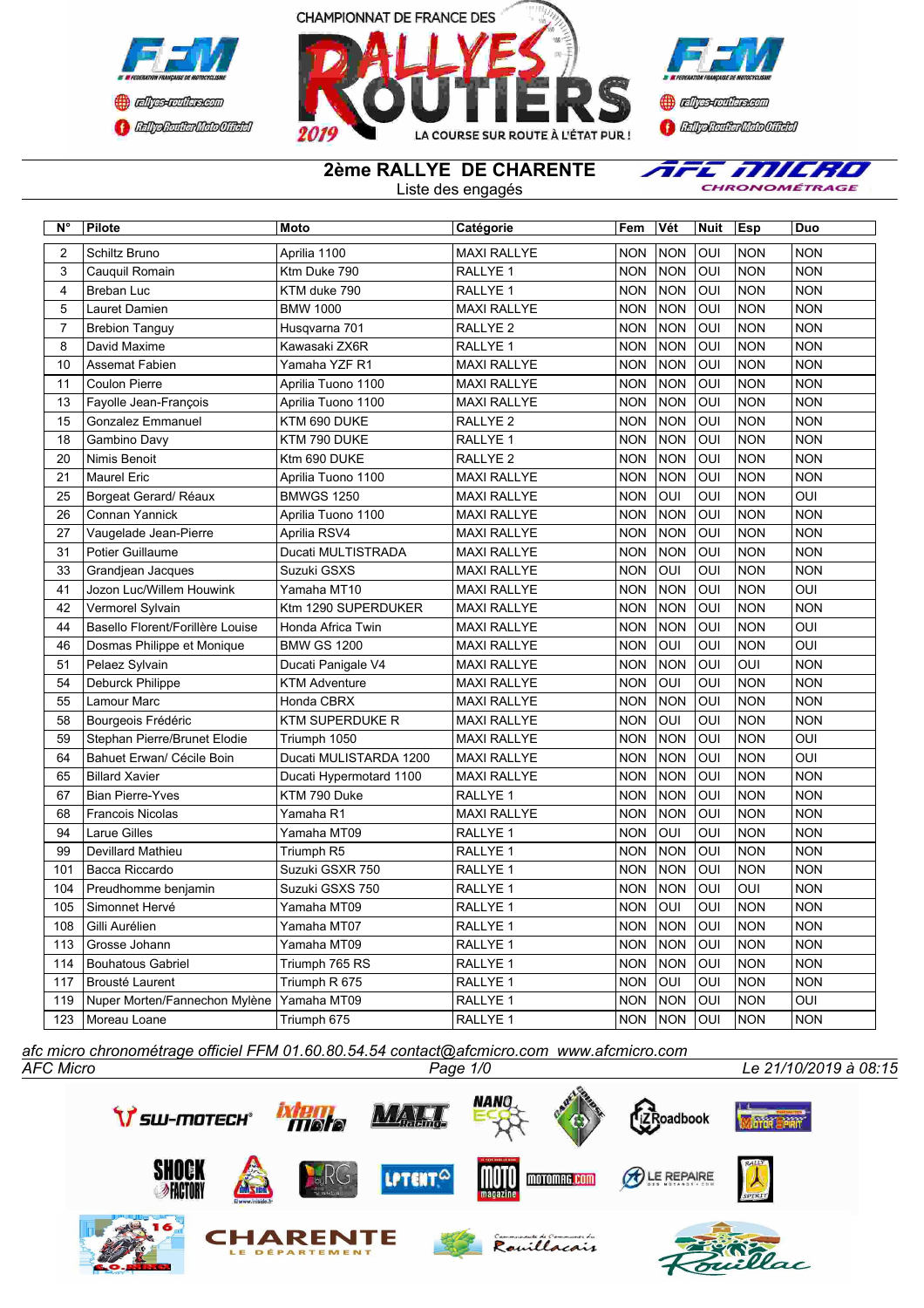





## 2ème RALLYE DE CHARENTE Liste des engagés



| N°  | <b>Pilote</b>               | Moto                  | Catégorie           | Fem        | Vét        | <b>Nuit</b> | Esp        | Duo        |
|-----|-----------------------------|-----------------------|---------------------|------------|------------|-------------|------------|------------|
| 160 | <b>Bousselin Philippe</b>   | KTM DUKE 690          | RALLYE <sub>2</sub> | <b>NON</b> | OUI        | OUI         | <b>NON</b> | <b>NON</b> |
| 161 | Cadenet Clément             | Husqvarna 701         | RALLYE 2            | <b>NON</b> | <b>NON</b> | OUI         | OUI        | <b>NON</b> |
| 162 | Dupuis-Maurin Valeryane     | Kawasaki ER6M         | RALLYE 2            | OUI        | <b>NON</b> | OUI         | <b>NON</b> | <b>NON</b> |
| 163 | Jouanen Vincent             | KTM EXC 450           | RALLYE <sub>2</sub> | <b>NON</b> | <b>NON</b> | OUI         | <b>NON</b> | <b>NON</b> |
| 164 | Pétuaud-létang Bruno/Delous | Husqvarna 701         | RALLYE 2            | <b>NON</b> | <b>NON</b> | OUI         | <b>NON</b> | <b>OUI</b> |
| 165 | Delorme Maxime              | Husqvarna 701         | RALLYE <sub>2</sub> | <b>NON</b> | <b>NON</b> | OUI         | <b>NON</b> | <b>NON</b> |
| 166 | Bruneau Mathieu             | Honda XADV 750        | RALLYE 2            | <b>NON</b> | <b>NON</b> | OUI         | <b>NON</b> | <b>NON</b> |
| 167 | <b>Molinet Denis</b>        | Kawasaki 650          | RALLYE <sub>2</sub> | <b>NON</b> | OUI        | OUI         | <b>NON</b> | <b>NON</b> |
| 169 | <b>Maneuf Serge</b>         | KTM 640 DUKE          | RALLYE <sub>2</sub> | <b>NON</b> | OUI        | OUI         | <b>NON</b> | <b>NON</b> |
| 173 | Messeghem Christian         | Kawasaki VERSYS       | RALLYE <sub>2</sub> | <b>NON</b> | OUI        | OUI         | <b>NON</b> | <b>NON</b> |
| 180 | Overney Christophe          | Husgvarna 501FE       | RALLYE <sub>2</sub> | <b>NON</b> | OUI        | OUI         | <b>NON</b> | <b>NON</b> |
| 230 | <b>Bulot Eric</b>           | Honda CB              | RALLYE 3            | <b>NON</b> | OUI        | <b>NON</b>  | <b>NON</b> | <b>NON</b> |
| 233 | <b>Colliot Philippe</b>     | KTM 390               | RALLYE 3            | <b>NON</b> | <b>NON</b> | OUI         | <b>NON</b> | <b>NON</b> |
| 235 | Jarnac Thomas               | KTM DUKE 390          | RALLYE 3            | <b>NON</b> | <b>NON</b> | OUI         | OUI        | <b>NON</b> |
| 236 | Crescencio Pedro            | Kawasaki NINJA 400    | RALLYE <sub>3</sub> | <b>NON</b> | <b>NON</b> | OUI         | <b>NON</b> | <b>NON</b> |
| 238 | Routhier Florent            | Husqvarna FE 350      | RALLYE <sub>3</sub> | <b>NON</b> | <b>NON</b> | OUI         | <b>NON</b> | <b>NON</b> |
| 240 | <b>Courtaud Mathias</b>     | Honda CB 500          | RALLYE <sub>3</sub> | <b>NON</b> | <b>NON</b> | OUI         | OUI        | <b>NON</b> |
| 241 | <b>Groland Raphael</b>      | Honda CB 500 M        | RALLYE <sub>3</sub> | <b>NON</b> | OUI        | OUI         | <b>NON</b> | <b>NON</b> |
| 246 | Dion Fabrice                | Ktm DUKE 390          | RALLYE <sub>3</sub> | <b>NON</b> | <b>NON</b> | OUI         | <b>NON</b> | <b>NON</b> |
| 251 | Germanique Pascal           | KTM DUKE 390          | RALLYE <sub>3</sub> | <b>NON</b> | OUI        | OUI         | <b>NON</b> | <b>NON</b> |
| 252 | <b>Benoist Thierry</b>      | Honda CB 500          | RALLYE <sub>3</sub> | <b>NON</b> | OUI        | <b>NON</b>  | <b>NON</b> | <b>NON</b> |
| 261 | Coudurier Thierry /Parent   | Yamaha 350            | <b>ANCIENNES</b>    | <b>NON</b> | <b>NON</b> | OUI         | <b>NON</b> | OUI        |
| 262 | Zabroniecka Joël            | Kawasaki 400 S3       | <b>ANCIENNES</b>    | <b>NON</b> | OUI        | OUI         | <b>NON</b> | <b>NON</b> |
| 263 | Zanutto Jean-François       | Yamaha RDLC 350       | <b>ANCIENNES</b>    | <b>NON</b> | OUI        | <b>NON</b>  | <b>NON</b> | <b>NON</b> |
| 264 | <b>Rivollet J-Yves</b>      | Gauthier 125          | <b>ANCIENNES</b>    | <b>NON</b> | OUI        | <b>NON</b>  | <b>NON</b> | <b>NON</b> |
| 267 | <b>Martin Eric</b>          | Suzuki RE5            | <b>ANCIENNES</b>    | <b>NON</b> | OUI        | <b>NON</b>  | <b>NON</b> | <b>NON</b> |
| 268 | Renault Laurent             | Yamaha XT 250         | <b>ANCIENNES</b>    | <b>NON</b> | OUI        | <b>NON</b>  | <b>NON</b> | <b>NON</b> |
| 271 | Dufour Marc                 | Gauthier F2 250       | <b>ANCIENNES</b>    | <b>NON</b> | OUI        | <b>NON</b>  | <b>NON</b> | <b>NON</b> |
| 273 | Zabroniecka Sylvie          | <b>KTM DUKE</b>       | <b>ANCIENNES</b>    | OUI        | <b>NON</b> | <b>NON</b>  | <b>NON</b> | <b>NON</b> |
| 274 | Lacoste Christian           | <b>BMW 750</b>        | <b>ANCIENNES</b>    | <b>NON</b> | OUI        | OUI         | <b>NON</b> | <b>NON</b> |
| 285 | <b>Ayrton Nick</b>          | Suzuki GSXR 1100      | <b>CLASSIQUES</b>   | <b>NON</b> | OUI        | OUI         | <b>NON</b> | <b>NON</b> |
| 286 | Das Neves Michel            | Suzuki GSXR 750       | <b>CLASSIQUES</b>   | <b>NON</b> | <b>NON</b> | OUI         | <b>NON</b> | <b>NON</b> |
| 288 | Lachaize Philippe           | Yamaha 600 XT         | <b>CLASSIQUES</b>   | <b>NON</b> | <b>NON</b> | OUI         | <b>NON</b> | <b>NON</b> |
| 290 | Daval Johan/Daval Pauline   | Honda CBR 600         | <b>CLASSIQUES</b>   | <b>NON</b> | <b>NON</b> | OUI         | <b>NON</b> | OUI        |
| 291 | Theillac Thierry            | Ducati SUPERSPORT 900 | <b>CLASSIQUES</b>   | <b>NON</b> | OUI        | OUI         | <b>NON</b> | <b>NON</b> |
| 292 | Fortin Eric                 | <b>BMW 80 GS</b>      | <b>CLASSIQUES</b>   | <b>NON</b> | NON        | OUI         | <b>NON</b> | <b>NON</b> |
| 293 | Duris Jean-Luc              | Honda CBR 900         | <b>CLASSIQUES</b>   | <b>NON</b> | <b>OUI</b> | OUI         | NON        | <b>NON</b> |
| 294 | Palicot Grégory             | Honda CBR 600         | <b>CLASSIQUES</b>   | <b>NON</b> | <b>NON</b> | OUI         | <b>NON</b> | <b>NON</b> |
| 296 | Pigeat Richard              | Ducati 900 SUPERSPORT | <b>CLASSIQUES</b>   | <b>NON</b> | OUI        | OUI         | <b>NON</b> | <b>NON</b> |
| 300 | Fanien Gilles               | Honda 600             | <b>CLASSIQUES</b>   | <b>NON</b> | <b>NON</b> | OUI         | OUI        | <b>NON</b> |
| 303 | Crescenzo Sébastien         | Honda CBR 900         | <b>CLASSIQUES</b>   | <b>NON</b> | <b>NON</b> | OUI         | <b>NON</b> | <b>NON</b> |
| 304 | Menard Frédéric             | Kawasaki KLR 650      | <b>CLASSIQUES</b>   | NON OUI    |            | OUI         | <b>NON</b> | <b>NON</b> |

*AFC Micro Page 2/0 Le 21/10/2019 à 08:15 afc micro chronométrage officiel FFM 01.60.80.54.54 contact@afcmicro.com www.afcmicro.com*



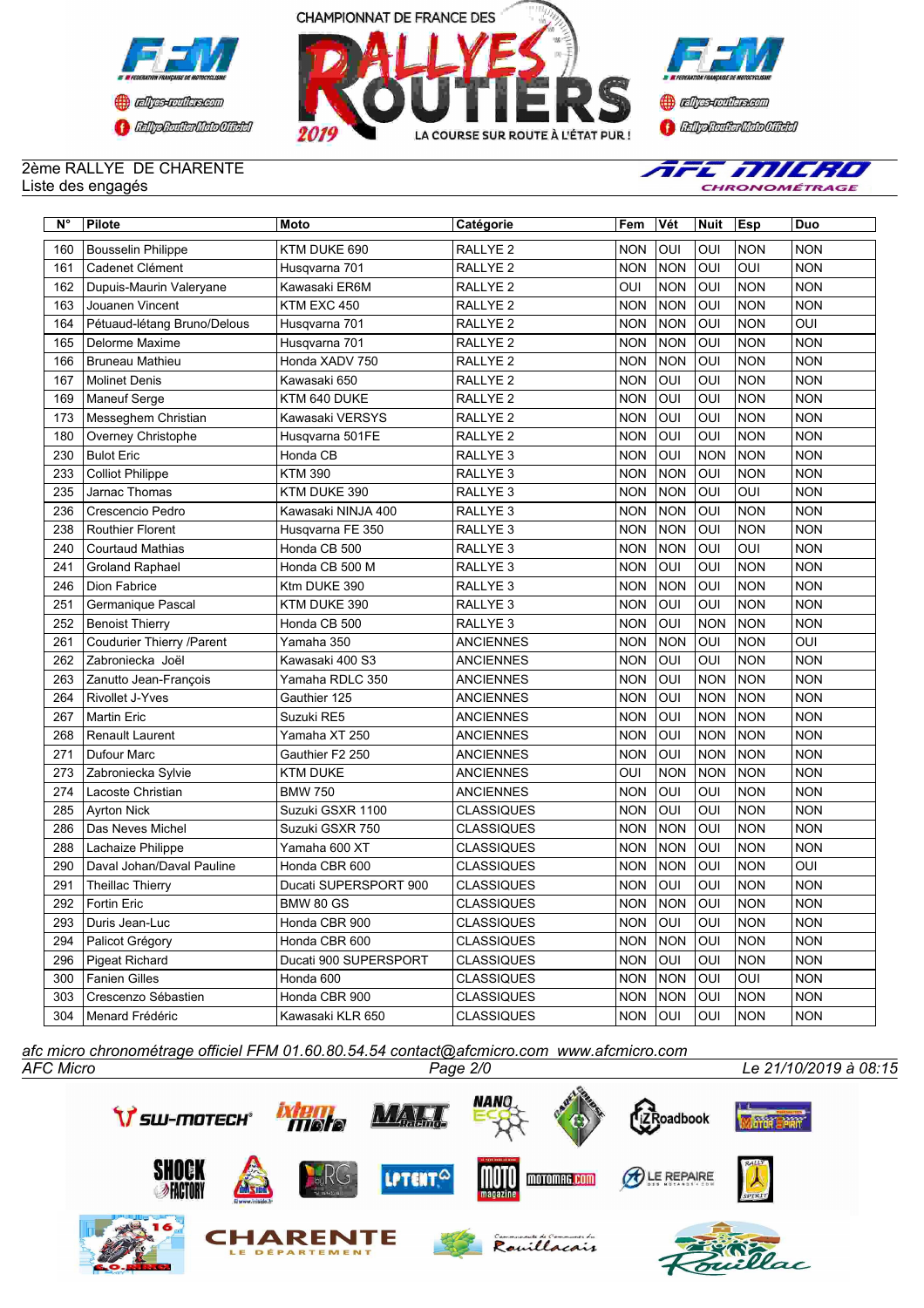





## 2ème RALLYE DE CHARENTE Liste des engagés



| N°  | Pilote                           | <b>Moto</b>            | Catégorie           | Fem        | Vét        | <b>Nuit</b> | Esp        | Duo        |
|-----|----------------------------------|------------------------|---------------------|------------|------------|-------------|------------|------------|
| 310 | Galvani Raphael/Bresse laurent   | Kawasaki CHODA         | SIDE-CAR INISIDE    | <b>NON</b> | <b>NON</b> | OUI         | <b>NON</b> | <b>NON</b> |
| 312 | Chanal Gilles/Chanal Cesar       | Panda Original         | SIDE-CAR INISIDE    | <b>NON</b> | OUI        | OUI         | NON        | <b>NON</b> |
| 313 | Ribes Kevin et Julie             | Suzuki Choda           | SIDE-CAR INISIDE    | <b>NON</b> | <b>NON</b> | OUI         | <b>NON</b> | <b>NON</b> |
| 315 | Lepage pauline/Lepage Damien     | Yamaha R1 MSR          | SIDE-CAR INISIDE    | OUI        | <b>NON</b> | OUI         | <b>NON</b> | <b>NON</b> |
| 317 | Bacon Franck/Penot Cédric        | <b>KTM RC8R</b>        | SIDE-CAR INISIDE    | <b>NON</b> | <b>NON</b> | OUI         | <b>NON</b> | <b>NON</b> |
| 321 | Bleusez David/Capdeville chantal | Choda Original         | SIDE-CAR INISIDE    | <b>NON</b> | <b>NON</b> | OUI         | <b>NON</b> | <b>NON</b> |
| 322 | Capdeville Vincent/Fouet Francky | Choda 1300             | SIDE-CAR INISIDE    | <b>NON</b> | <b>NON</b> | OUI         | <b>NON</b> | <b>NON</b> |
| 325 | Eragne Olivier/Eragne Loic       | Yamaha FJ 1100         | SIDE-CAR INISIDE    | <b>NON</b> | OUI        | OUI         | <b>NON</b> | <b>NON</b> |
| 329 | Choin Albert/Bordas Patrick      | Choda Suzuki GSXR 1000 | SIDE-CAR INISIDE    | <b>NON</b> | OUI        | OUI         | <b>NON</b> | <b>NON</b> |
| 330 | Quilbault Jimmy/Pesenti Sylvain  | Honda CBR              | SIDE-CAR INISIDE    | <b>NON</b> | <b>NON</b> | OUI         | <b>NON</b> | <b>NON</b> |
| 331 | Meneret Florian/ Dubernet        | Yamaha FJ1200          | SIDE-CAR INISIDE    | <b>NON</b> | <b>NON</b> | OUI         | <b>NON</b> | <b>NON</b> |
| 334 | Titard J-louis/Eragne Florian    | Choda suzuki 1300      | SIDE-CAR INISIDE    | <b>NON</b> | OUI        | <b>NON</b>  | <b>NON</b> | <b>NON</b> |
| 400 | <b>Baudot Pascal</b>             | <b>BMW 1150 GS</b>     | <b>MAXI RALLYE</b>  | <b>NON</b> | <b>NON</b> | OUI         | <b>NON</b> | <b>NON</b> |
| 401 | Monostori Michel                 | <b>BMW TMT2</b>        | <b>MAXI RALLYE</b>  | <b>NON</b> | OUI        | OUI         | <b>NON</b> | <b>NON</b> |
| 402 | <b>Pauluis Patrick</b>           | <b>KTM SUPERDUKE R</b> | <b>MAXI RALLYE</b>  | <b>NON</b> | OUI        | OUI         | <b>NON</b> | <b>NON</b> |
| 403 | Porcher Fabrice                  | Yamaha MT10            | <b>MAXI RALLYE</b>  | <b>NON</b> | <b>NON</b> | OUI         | <b>NON</b> | <b>NON</b> |
| 404 | <b>Barthout Louis</b>            | Honda CB 1100          | <b>MAXI RALLYE</b>  | <b>NON</b> | <b>NON</b> | <b>NON</b>  | <b>NON</b> | <b>NON</b> |
| 406 | Coppini Luigi                    | Kawasaki GTR           | <b>MAXI RALLYE</b>  | <b>NON</b> | <b>NON</b> | OUI         | <b>NON</b> | <b>NON</b> |
| 407 | Boisserie Philippe/Diderich Anne | <b>BMW RT 1250</b>     | <b>MAXI RALLYE</b>  | <b>NON</b> | <b>NON</b> | OUI         | <b>NON</b> | OUI        |
| 408 | Pouilloux Jerome                 | Yamaha R1 1000         | <b>MAXI RALLYE</b>  | <b>NON</b> | <b>NON</b> | OUI         | <b>NON</b> | <b>NON</b> |
| 409 | Henry Didier/Tighlit Sabrina     | Triumph 900            | RALLYE 1            | <b>NON</b> | OUI        | OUI         | <b>NON</b> | OUI        |
| 410 | Gorka Christophe/Vacher          | Yamaha FZ6             | RALLYE 1            | <b>NON</b> | <b>NON</b> | OUI         | <b>NON</b> | OUI        |
| 411 | Gate Damien                      | Triumph 675            | RALLYE 1            | <b>NON</b> | <b>NON</b> | OUI         | <b>NON</b> | <b>NON</b> |
| 412 | D'abrigeon Franck                | Triumph 675            | RALLYE 1            | <b>NON</b> | <b>NON</b> | OUI         | OUI        | <b>NON</b> |
| 413 | Grammatico Loic                  | Honda CBRR             | RALLYE 1            | <b>NON</b> | <b>NON</b> | OUI         | <b>NON</b> | <b>NON</b> |
| 414 | <b>Blay Yohan</b>                | Honda CBRR             | RALLYE 1            | <b>NON</b> | <b>NON</b> | OUI         | <b>NON</b> | <b>NON</b> |
| 415 | Poitevin Julien                  | Honda Hordnet 600      | RALLYE 1            | <b>NON</b> | <b>NON</b> | OUI         | <b>NON</b> | <b>NON</b> |
| 416 | Lavignasse Jean-pierre           | Yamaha R6              | <b>MAXI RALLYE</b>  | <b>NON</b> | OUI        | <b>NON</b>  | <b>NON</b> | <b>NON</b> |
| 418 | Chamaux Sylvain                  | Suzuki GSXR 600        | RALLYE 1            | <b>NON</b> | <b>NON</b> | OUI         | <b>NON</b> | <b>NON</b> |
| 419 | Rudyk Trystan                    | Suzuki GSR 750         | RALLYE 1            | <b>NON</b> | <b>NON</b> | OUI         | <b>NON</b> | <b>NON</b> |
| 421 | <b>Bertrand Guillaume</b>        | Kawasaki ZX750L        | RALLYE 1            | <b>NON</b> | <b>NON</b> | <b>NON</b>  | <b>NON</b> | <b>NON</b> |
| 422 | Beaumont Aurélien                | MV Agusta 800          | RALLYE 1            | <b>NON</b> | <b>NON</b> | <b>NON</b>  | <b>NON</b> | <b>NON</b> |
| 423 | <b>Fouilland Bruno</b>           | Ducati S2R             | RALLYE 1            | <b>NON</b> | <b>NON</b> | <b>NON</b>  | <b>NON</b> | <b>NON</b> |
| 424 | Sirgue Nicolas                   | KTM DUKE 2             | RALLYE 1            | <b>NON</b> | <b>NON</b> | OUI         | <b>NON</b> | <b>NON</b> |
| 426 | Dubuc Pierre-Adrien              | Kawasaki ER6           | RALLYE <sub>2</sub> | <b>NON</b> | <b>NON</b> | <b>OUI</b>  | NON        | <b>NON</b> |
| 428 | Kern Simon                       | HYOSUNG 650            | RALLYE <sub>2</sub> |            | NON NON    | lour        | <b>NON</b> | <b>NON</b> |
| 429 | Lechopier Franck                 | SWM 650                | RALLYE <sub>2</sub> | <b>NON</b> | <b>NON</b> | OUI         | NON        | <b>NON</b> |
| 430 | Spinoza laurent                  | Honda CB 500           | RALLYE <sub>2</sub> | <b>NON</b> | <b>NON</b> | OUI         | <b>NON</b> | <b>NON</b> |
| 431 | Dupleix Flavien                  | Yamaha MT03            | RALLYE <sub>2</sub> | <b>NON</b> | <b>NON</b> | OUI         | <b>NON</b> | <b>NON</b> |
| 432 | <b>Richard David</b>             | <b>KTM DUKE R</b>      | RALLYE <sub>2</sub> | <b>NON</b> | <b>NON</b> | OUI         | <b>NON</b> | <b>NON</b> |
| 433 | Deberteix Yann                   | Honda CB               | RALLYE 3            | <b>NON</b> | <b>NON</b> | OUI         | <b>NON</b> | <b>NON</b> |
| 434 | Viard Aline                      | Kawasaki Ninja         | RALLYE 3            | OUI        | NON NON    |             | <b>NON</b> | <b>NON</b> |

*AFC Micro Page 3/0 Le 21/10/2019 à 08:15 afc micro chronométrage officiel FFM 01.60.80.54.54 contact@afcmicro.com www.afcmicro.com*